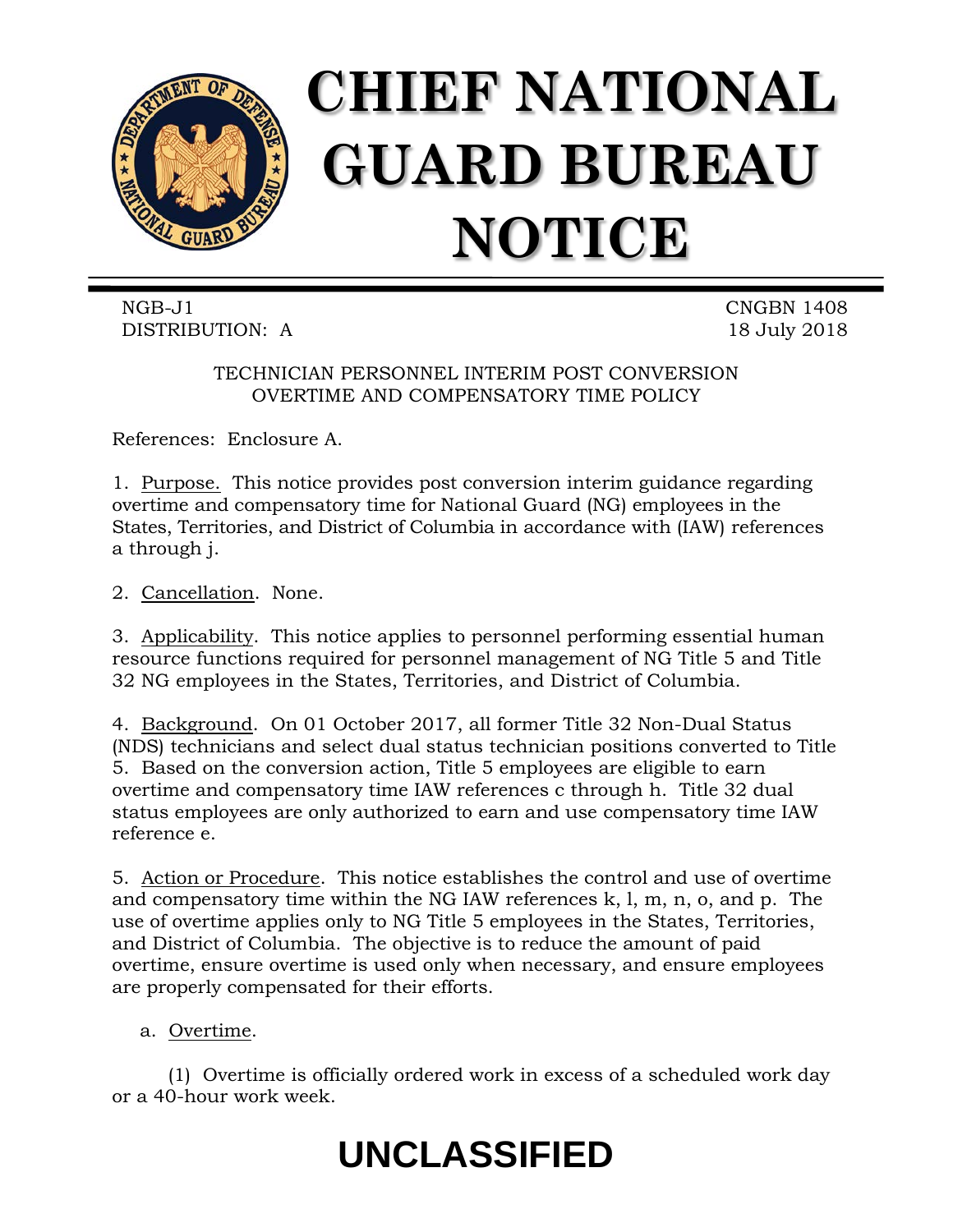(2) Overtime must be strictly controlled and monitored by supervisors, managers, HROs, Air National Guard Comptroller, and United States Property and Fiscal Officer so that total overtime worked remains within the budget set by the Army National Guard and Air National Guard. Overtime falls within two categories:

## b. Compensatory Time.

(1) Compensatory time is time off without pay in lieu of overtime pay for irregular or occasional overtime work for both FLSA exempt and non-exempt employees who are covered by the definition of "employee" at reference o.

(2) Compensatory time will be approved for exempt employees whose overtime rates exceed that of the maximum rate for a General Schedule 10, and the employee requests compensatory time lieu of overtime IAW reference p.

c. Overtime and Compensatory Time Controls. Title 32 dual status and NG Title 5 employees will use NGB Form 46-14, "Request, Authorization, Report of Compensatory Time, and Overtime," to request overtime or compensatory time. The employee will follow leave requesting procedures when requesting authorization to work overtime or earning compensatory time will be obtained in writing in advance, unless the situation is such that prior approval cannot be obtained. If written approval cannot be obtained in advance, the employee will contact their immediate supervisor for telephonic approval to work overtime or earning compensatory time.

(1) Overtime and compensatory time will be recorded on the standard timesheet as prescribed by the servicing payroll office and a copy of NGB Form 46-14 will be attached to each employee's timesheet documenting approval of the overtime worked. Timesheets and overtime records must be kept for a period of six years and three months.

(2) All overtime and compensatory time requests must clearly state the reason work involved could not be performed during regular working hours.

(3) Overtime or compensatory time will not be approved when an employee has used annual leave or compensatory time during the same workweek except during periods of severe workload requirements or other unavoidable circumstances. In such cases, the overtime request must be annotated with the reason for making the exception.

(4) Compensatory time will be used prior to annual leave except when the annual leave has been designated as "use or lose".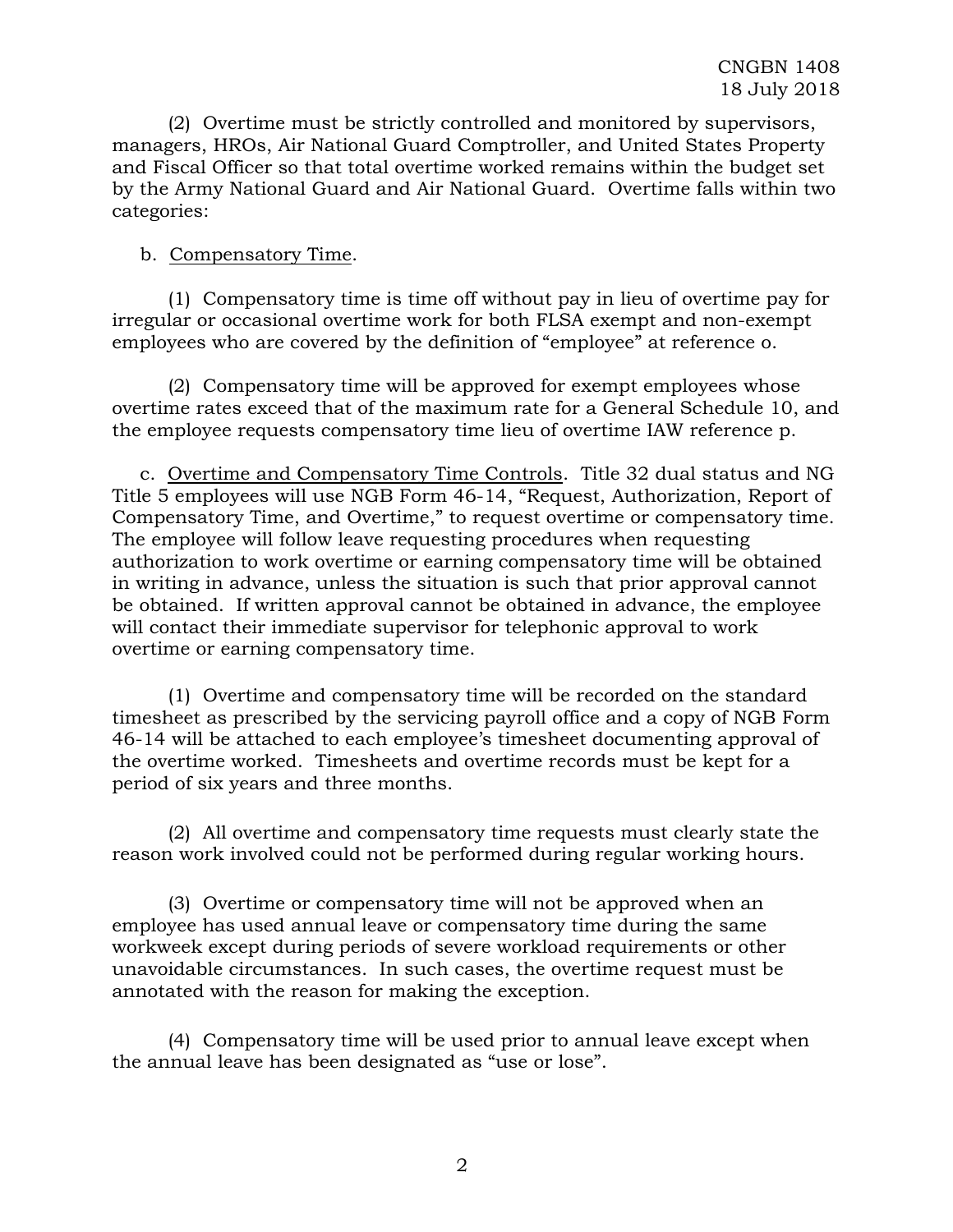(5) NGB Form 46-14 must be computed for each workweek of a pay period. A supervisor must provide justification as to why the overtime hours are scheduled as such, and why the workload cannot be accomplished during regular work hours.

(6) The overtime hours requested on NGB Form 46-14 must be worked during the current bi-weekly pay period. A new overtime request must be processed for each week of overtime for the two week pay period for hours scheduled and worked.

(7) Verification of overtime worked must be completed at the conclusion of the overtime and included in the supporting time and attendance documentation file.

d. Holidays. Employees are entitled to overtime pay or earn compensatory time, when applicable, if the agency requires overtime work on a holiday.

(1) Standard (40-Hour/Five-Day Week) Work Schedules. Overtime work on a holiday is work in excess of eight hours in a day or 40 hours in a week. This also applies to part-time employees.

(2) Compressed Work Schedules. Overtime work on a holiday for an employee under a compressed work schedule is hours of work in excess of the employee's compressed work schedule (for example, 5/4/9, or 10-hour "basic work requirement") on that day IAW reference n.

(3) Ordered or Approved Overtime. Overtime work must generally be ordered or approved. However, employees who are covered by the overtime pay provisions IAW reference k and l are also entitled to overtime pay if overtime work is "suffered or permitted" by a supervisor. One exception is that no "suffered and permitted" hours of work can be credited to employees under flexible work schedules IAW reference n.

e. Director of Manpower and Personnel (NGB-J1). NGB-J1 will issue Human Resources Management policy for Title 5 and T32 NG employees in the States, Territories, and District of Columbia.

f. NGB-J1 Technician Personnel Management Division (NGB-J1-TN). NGB-J1-TN will provide policy for overtime and compensatory time for Title 5 and Title 32 NG employees in the States, Territories, and District of Columbia.

g. The Adjutants General (TAG) and the Commanding General of the District of Columbia National Guard (CG). TAGs and the CG will designate in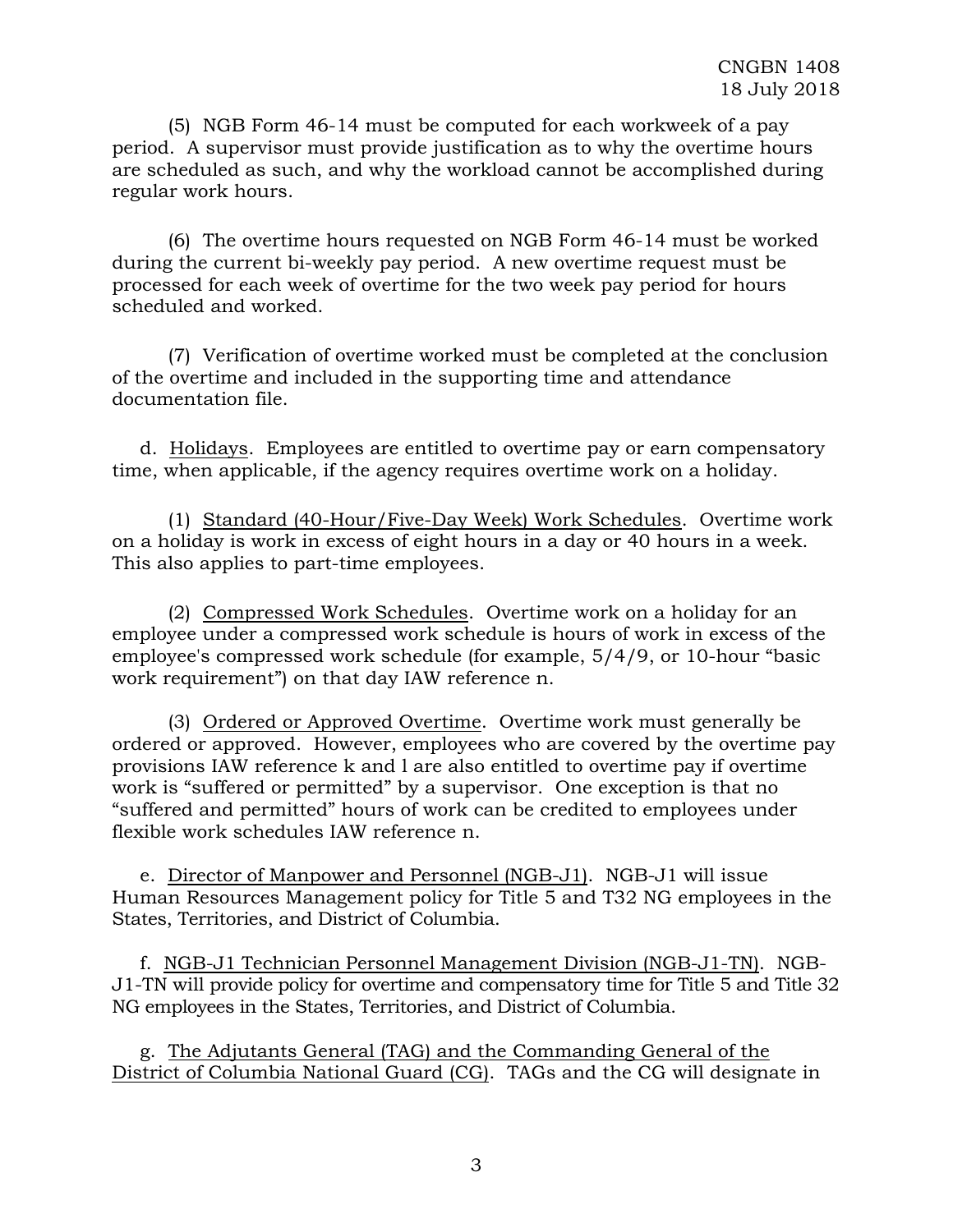writing the authorized approving authority for overtime and compensatory time.

h. Human Resources Officers (HRO). HROs will:

(1) Establish internal controls to ensure the overtime policy is implemented and adhered to.

(2) Ensure State-wide implementation, dissemination, funding and compliance with the outlined policy.

i. Supervisors. Supervisors will:

(1) Determine an employee's overtime entitlement by distinguishing between regular, irregular, or occasional overtime.

(2) Process requests for overtime and compensatory time as soon as a requirement is known and forward it to the appropriate approving official in a timely manner.

6. Releasability. This notice is approved for public release; distribution is unlimited. Obtain copies through [<http://www.ngbpdc.ngb.army.mil.](http://www.ngbpdc.ngb.army.mil/)>

7. Effective Date. This notice is effective on the date signed and will expire one year from the date of signature, unless cancelled earlier.

General. Chief National Guard Bureau

Enclosures:

A -- References